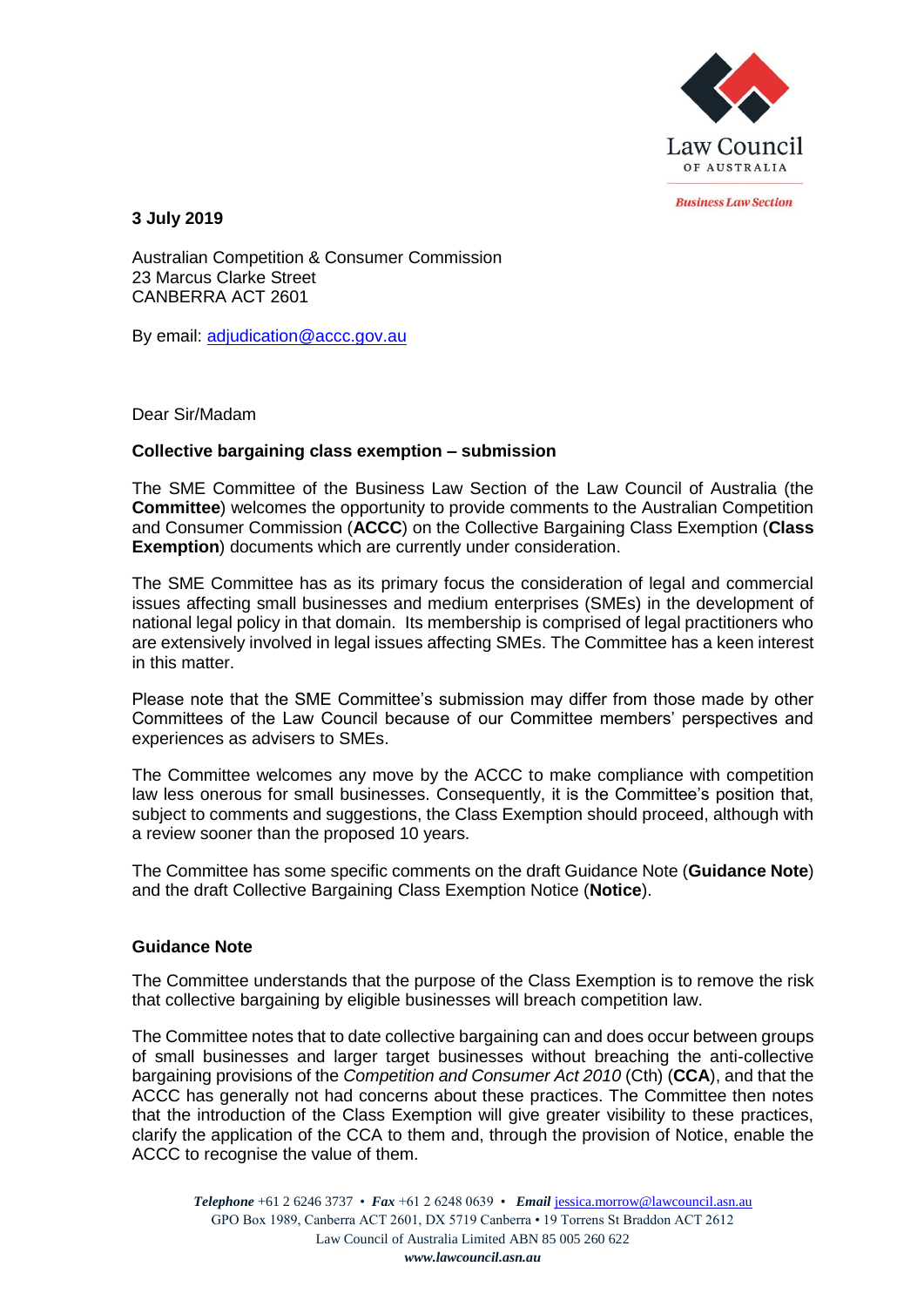The Guidance Note provides for businesses to self-assess the \$10 million aggregate turnover threshold if that is an applicable exemption criterion, and the Committee notes this threshold has been included so as to be consistent with the criteria the Australian Taxation Office uses for small business eligibility for tax concessions. The Committee raises a concern with regard to this criterion that, unlike the authorisation process under which small businesses do not need to make such an assessment as to turnover threshold, the inclusion of the threshold may cause some small businesses to inadvertently make a mistaken assessment and then be unable to avail themselves of the Class Exemption, and yet not have availed themselves of the authorisation processes. The Committee encourages the ACCC to exercise flexibility should such mistakes occur and not take punitive action against such small businesses, given the Committee is not of the view such mistakes should cause competitive harm to any party.

The Committee further notes that the Legislative Instrument requires that where relevant targets can be identified those targets must be given a Notice when the Class Exemption group first approaches the targets, although it does not provide a sanction for not doing so. The Committee's position is that it would be preferable that the Notice be provided to identified targets earlier than when the Class Exemption group first approaches targets and should be given to targets when the Class Exemption group lodges the Notice with the ACCC.

The Committee confirms its understanding that the description in the Notice should be broad enough to cover a range of Class Exemption group participants so that a new notice should not be needed when a member drops off or is added.

Although the Class Exemption is proposed to remain in place until 2029, it is the Committee's position that there should be a review in 5 years (2024).

The Committee notes the Guidance Note could be clearer in relation to the application of existing authorisations. Does the group holding the existing authorisation need to lodge a Notice?

The Committee also notes that the Guidance Note says that the ACCC can withdraw the exemption provided but not retrospectively, without providing any reason for this limitation.

The Guidance Note does say that a target can refuse to bargain or bargain on aspects of what the Class Exemption group are looking to negotiate. The Committee is aware that the ACCC has in the past limited what can be part of the collective bargaining regime and notes that targets may therefore wish to limit the scope of the negotiation issues sought by the Class Exemption group. The Committee notes that the Guidance Note confirms that no matter what the Class Exemption group includes in the notice, any collective bargaining process is voluntary, and a target may refuse to participate.

The Committee will be interested as to whether the ACCC will be looking to encourage a target to allow the group seeking to collectively bargain to avail itself of the Class Exemption if the target says initially it will only co-operate if the group seeks authorisation or notification.

## **Notice**

The Committee notes that the Notice is to be a simple one-page document, to be lodged with the ACCC and provided to any identified targets.

The Committee further notes that the description information to be provided in the Notice will generally be broad and will often not specifically name either the businesses availing themselves of the Class Exemption through membership by description of the Class Exemption group, nor the targets.